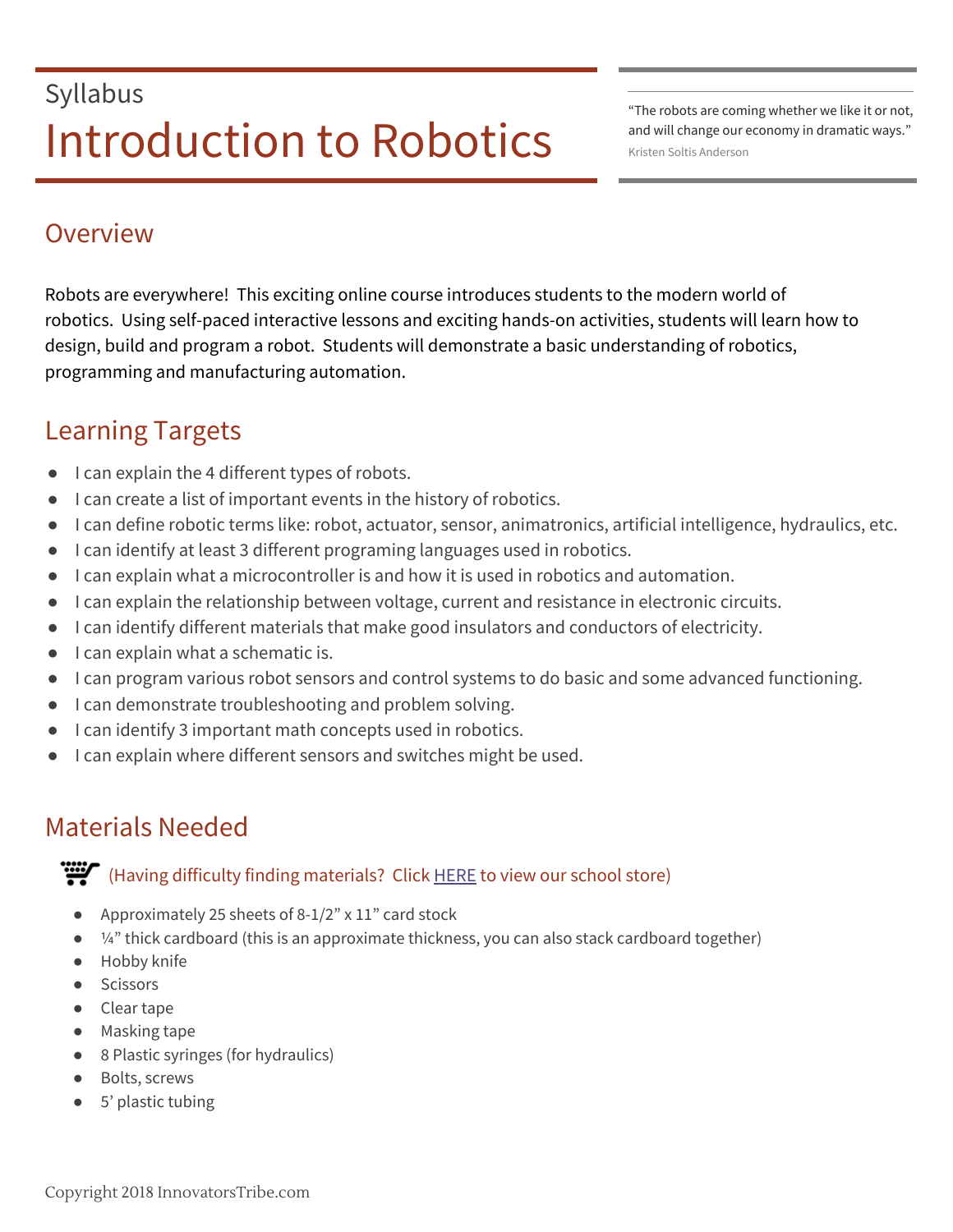- Glue gun and glue sticks
- White glue
- Plastic 1 liter soda bottle (empty)

### Course Outline

#### **What's a Robot?**

- "First day of class" welcome and course orientation
- What is a Robot?
- ACTIVITY Spot the "Bot"
- Different Types of Robots
- What Makes a Robot a Robot? (3 ingredients)
- RESEARCH Where are Robots Used Today?
- Robotics in the News!

#### **History of Robots and Automation**

- When Did We First Start Thinking About Robots?
- ACTIVITY Build an Automaton (Hammer-bot)
- Recent History
- THINK ABOUT IT Are Robots Taking Away Jobs?
- ACTIVITY Build a Water Clock
- Family Video Night!

#### **Robots - The Nuts and Bolts**

- How Do Robots Move?
- ACTIVITY Build a Robotic Arm
- How do Robots Know What's Around Them?
- How are Robots Controlled?
- RESEARCH Control systems
- How to Build a Robot
- Robots (and a little math)
- ACTIVITY Build a Virtual Robot

#### **Electronics in Robotics**

- Electricity and Electronics
- Voltage, Current and Resistance
- Insulators & Conductors
- What is a Microcontroller?
- ACTIVITY Creating circuits
- Programming a circuit
- Let's Look Inside a Robot
- Advanced Learning

#### **Let's Build a Virtual Robot**

- Getting Started in Our Virtual Builder
- Build Your First Robot